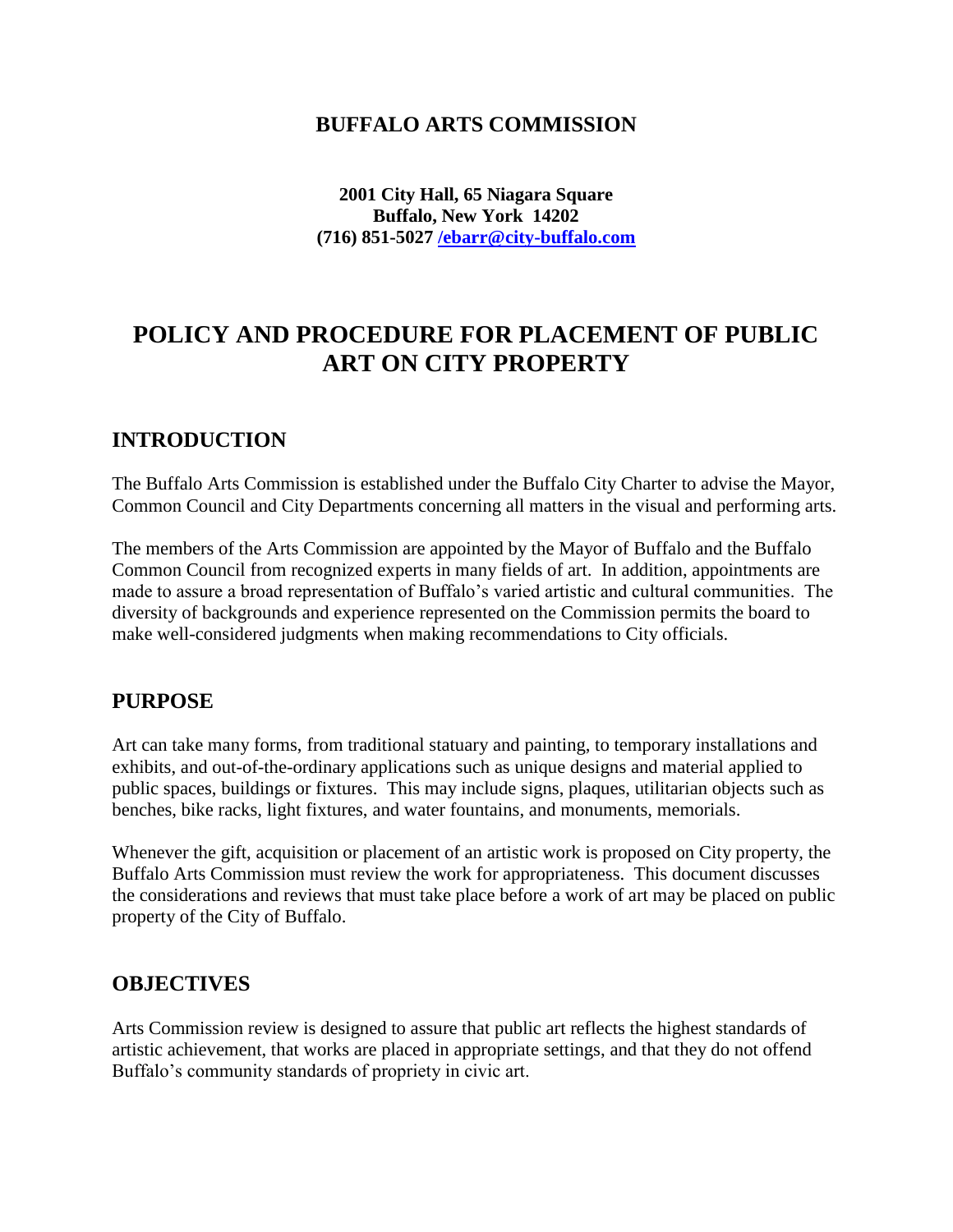## **CONSIDERATIONS**

### **Artistic Merit**

The Commission is charged with assuring that art works placed in the City's public places represent the highest achievements of our time. The City of Buffalo is particularly proud of its national and international reputation as a thriving center of contemporary art. In reviewing civic art, the Commission recognizes its responsibility to the people of this City to allow our artistic community the opportunity to put its best foot forward for the enjoyment and edification of our citizenry and the ever growing numbers of people who visit expressly to experience our wealth of artistic and architectural treasures. The Commission membership is made up of a broad range of artists, curators, scholars and educators representing many fields of art. Their deliberations take most seriously a public responsibility to promote the best achievements of our highly diverse artistic community, as well as the need to introduce our citizenry to the best work of local and nationally recognized artists.

The Commission's deliberations on artistic merit are informed by the broad and informed knowledge brought to the Commission by each member.

#### **Appropriate Placement**

Even when a work is recognized as being of high worth, placement is a very important consideration. Context of placement may detract from a work instead of enhancing the visual experience. A work may be too large or too small for a proposed site. A poor placement may lead the viewer to perceive the work as visual clutter instead of enjoying it for the achievement it represents. Works in protected landscapes, in and adjacent to historic districts and buildings, and in public parks are particularly sensitive as these are themselves recognized as artistic works to be protected. Juxtaposition of art against the wrong background may create unintended messages in the minds of the public that may diminish appreciation of the work or even cause it to become a subject of mockery or derision.

In additional to visual context, the Commission is mindful of the practicalities of placing art works. They must not be placed in a manner to cause public safety hazards such as tripping or blocking pedestrian or motorist views.

### **Community Standards**

The Commission is careful to consider whether a work will be generally perceived to be appropriate for overall public acceptance. Civic art, unlike art in educational institutions, museums, galleries and private collections, is subject to varying degrees as to what can be considered for overall public display. The Commission will advise against placement of a work which the board feels that the public may believe or perceive to promote a negative perception of an individual or group of people.

In such questions the determination of the Buffalo Common Council is final.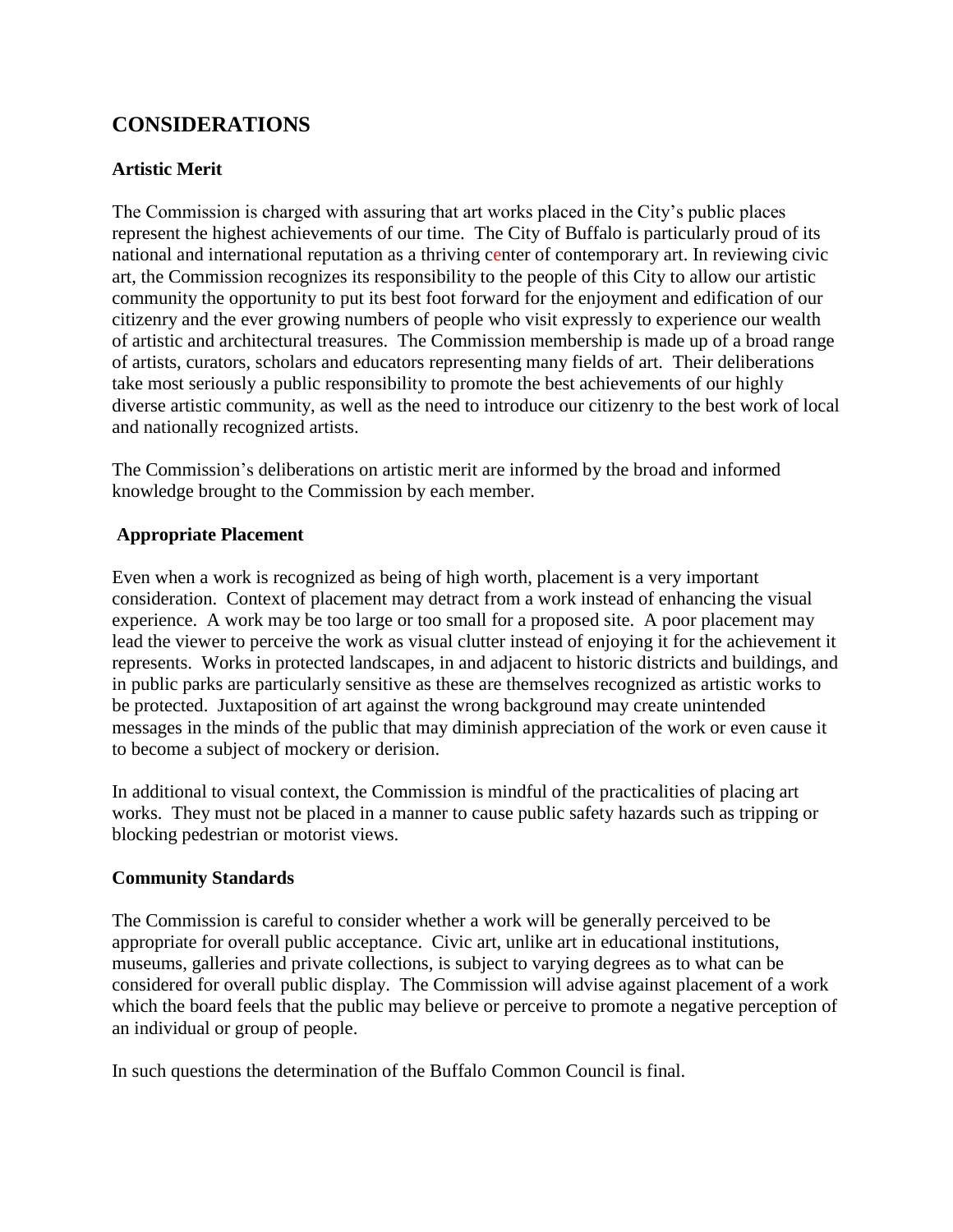#### **Preservation and Maintenances**

In contributing art to the City of Buffalo, the Commission will review the durability of the piece. Construction must be sound in order to assure that the work is solidly mounted and made of materials that will withstand weather and regular wear and tear without creating significant maintenance expense to the taxpayer. Donors should know that with a donation, funds must be contributed to the ongoing maintenance of the artwork.

## **SPECIAL CONSIDERATIONS FOR MONUMENTS AND MEMORIALS**

The City of Buffalo is a historic city that has been the site of many nationally and internationally notable events. In addition, the City has been home to thousands of people who have made major contributions to the betterment of local, state and national progress, including such fields as art, architecture, civil rights, education, engineering, literature, manufacture, military, politics, philanthropy and philosophy science,.

Commemorating major events and great contributors to our civic, state and national life are important elements of our civic pride and provide our residents and visitors with a deeper appreciation for the history of Buffalo and the feats that can be accomplished by men and women who hold firmly to an ideal.

#### **Historical Markers**

At present two types of historical markers are generally approvable: Those placed by the Buffalo and Erie County Historical Society, using their standardized blue and gold cast metal design, are generally acceptable because they meet objective standards of historic research and significance. These are subject to restriction for reasons of public safety and subject to approval by the Department of Public Works and Common Council, and, where applicable, the Buffalo City Preservation Board.

"Buffalo History and Architecture" historic interpretive boards, as now placed in various locations through the City, and bearing a standard design, are approvable subject to the same restrictions applicable to Buffalo and Erie County Historical Society markers.

#### **War and Veterans Memorials**

New war and veterans' memorials should be placed in the City of Buffalo Veterans and Servicemen's Park. The design and placement of such memorials shall be subject to the general review of public art works.

Memorials signifying specific military events or actions that took place within the City limits shall be marked in the manner of historic markers as near as practicable to place of the event.

Memorials to individual war heroes will be limited to honor only those who have been cited by their respective service branches for exceptional heroism or leadership. These may be placed in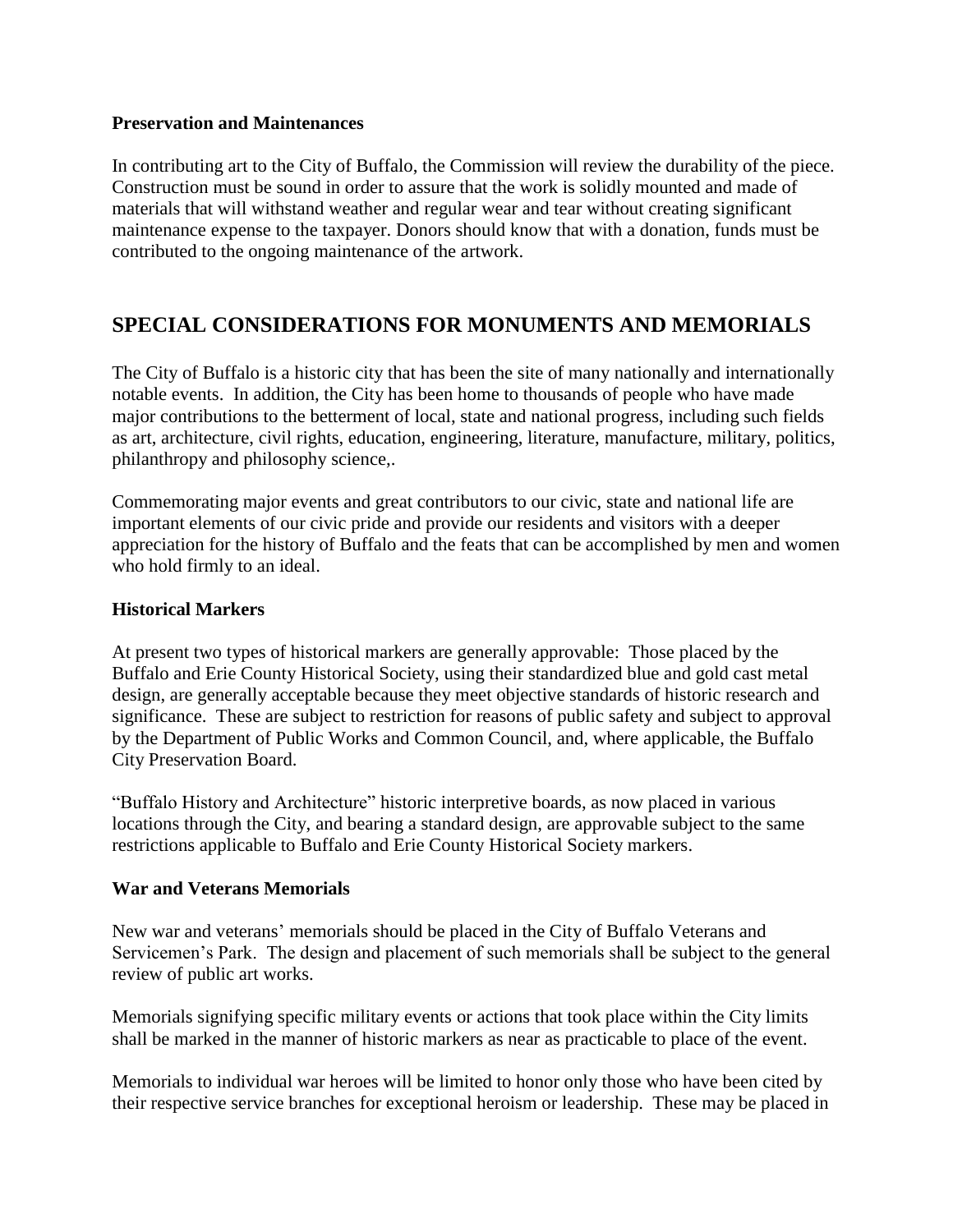the Veterans and Servicemen's Park, or where appropriate, at the residence or residence site of the honoree.

## **Police and Fire Memorials**

The present program of memorializing Firefighters and Police Officers who died in the line of duty with a memorial sign at the place of the death shall be continued.

### **Other Memorials**

Memorials honoring the life and achievements of late citizens of Buffalo shall be treated in the same manner as historic markers. The Arts Commission, in consultation with the Preservation Board, will recommend only those that honor persons who have made exceptional contributions to the life of the City, State or Nation. Such memorials should be placed at the residence or residence site of the person memorialized or at a place closely associated with the achievements for which the honoree is recognized.

## **SPECIAL CONSIDERATIONS FOR PERMANENT SIGNAGE/BANNERS**

The Buffalo Arts Commission recognizes and supports the need for permanent signs and/or banners that identify important heritage and cultural sites, significant historical events and individuals, and those places that define Buffalo. We encourage signage that is aesthetically pleasing, appropriately scaled to the site and does not duplicate nearby signage. We encourage standardizing signage and those planning a sign should review existing signs and styles such as those used by the Buffalo and Erie County Historical Society and those recognizing architecturally important buildings such as signs outside the Darwin D. Martin House and the Mansion.

Some of the criteria used in the Commission's consideration of an application for a sign include the following; aesthetic characteristics, content, durability, importance of the event, place or person being recognized, legibility, maintenance issues, public safety, scale, citing, standardized appearance, and other characteristics and factors that may be relevant. Directional signage will not be considered by the Art Commission.

The Application for the Acceptance of Permanent Public Signage and Banners must be completed prior to the presentation at a Buffalo Arts Commission meeting. The installation and location of all signage and banners placed in the city right-of-way must be reviewed and approved by the Department of Public Works, Parks and Streets. Applicants must also submit a maintenance plan with designated contacts.

## **PUBLIC ART IN PARKS**

The City's parks are a protected resource, held in trust by the City for its citizens. Buffalo's Olmsted park system is world recognized as one of Buffalo's most important cultural resources.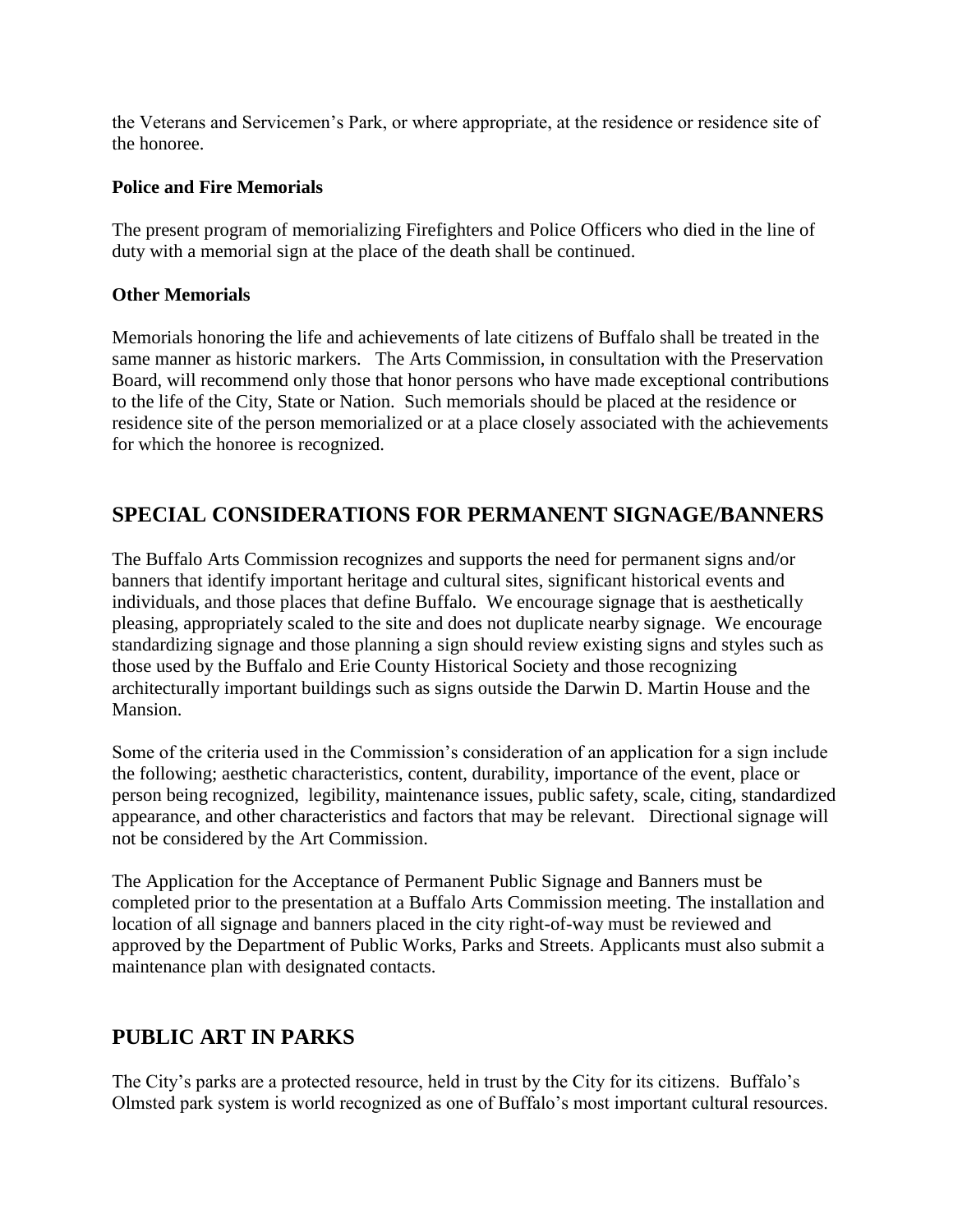All of the City's parks are subject to the State Constitutional requirement that they be used for park purposes only. When public art is placed in a park it must be assured that the work is consistent with the specific park use and aesthetic. It must be designed to be an enhancement to the park. The following considerations apply:

#### **Olmsted Parks**

The Buffalo Olmsted Parks are owned by the City of Buffalo and under the jurisdiction of the City Parks Division. They are, in addition, subject to a management agreement between the City of Buffalo and Buffalo Olmsted Parks Conservancy. The park system also constitutes a Landmark District of the City of Buffalo subject to the jurisdiction of the Buffalo Preservation Board. As such, any proposal to erect, place or alter any monument or feature in the Olmsteddesigned parks is subject to the review, recommendation and approval of aforementioned bodies. Art works placed in these parks are likewise subject to the review and recommendation of the Arts Commission.

#### **Other Historic Parks**

Proposals for placement of public art in Parks located in historic districts are subject to review by the Parks Division, the Preservation Board and the Arts Commission.

#### **All Other Parks**

Proposals to place public art in any other public park are subject to review by the Parks Division and the Arts Commission under the general provisions for review and recommendation.

## **MAYOR'S COORDINATING COMMITTEE ON CIVIC ART**

Because the placement of art in public places involves tremendous cooperation among many parts of City government, the Mayor has determined that is necessary to coordinate the efforts of all parts of city government to facilitate the decision-making process and to aid the citizenry in understanding the public arts process.

#### **Applications**

Whenever a request is made to place a permanent or temporary work of art on property owned by the City of Buffalo, an application form shall be submitted to the Buffalo Arts Commission.

The completed form shall be first reviewed by the Commission.

Following initial review, the Commission staff shall notify each involved unit of city government of the proposal and the need for participation or approval by that unit of the government.

#### **Coordinating Committee Membership**